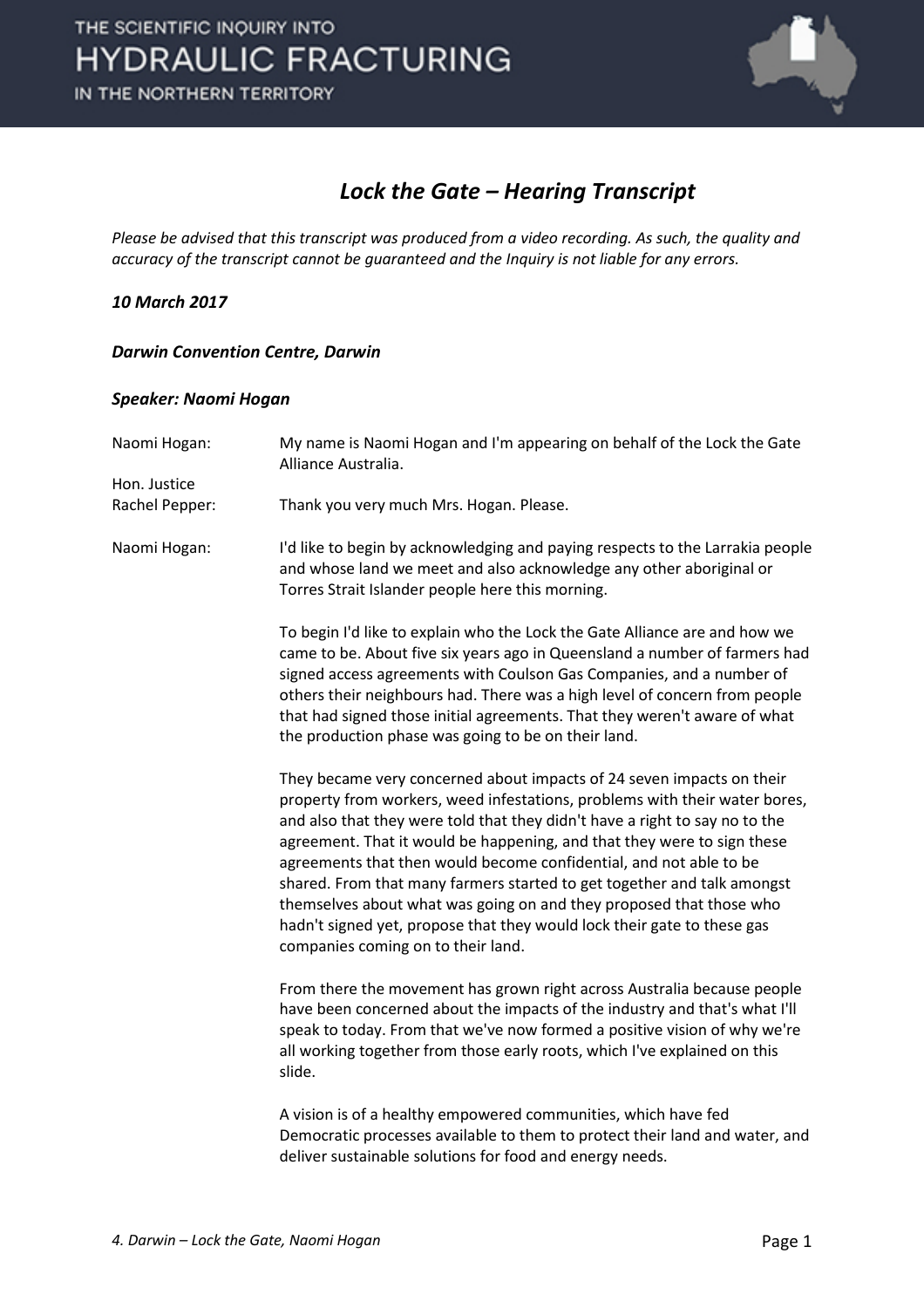

Today I'd like to raise key points, first of which being the shale gas industry often overlooks or doesn't talk about in their public communications or with their land holders that their negotiating with at the early stages. The full production extent of a gas field and what is required. I'd like to make the point that the risk factors are greater with shale gas and unconventional gas developments due to the thousands of wells that are required. In the case of shale, to be horizontally hydraulic fractured and then the infrastructure and pipelines associated with that.

I'd like to make the point that the high regulatory burden and the cost involved are something that the shale gas companies in the Northern Territory may not want to spend a lot of money on because it is actually in Australia according to industry documents. The most expensive to extract type of gas in Australia the deep shale rock of the Northern Territory. There is recent and overwhelming scientific peer reviewed evidence that shows harm and pollution increasing as the shale gas industry has increased rapidly in recent years.

My first points I'd like to address, the terms of reference and your point one to access the scientific evidence. That nature extent of environmental impacts and risks and cumulative impacts. In the context of the Northern Territory, it is a fact that 85 percent of the Northern Territory is either covered by and exploration licence that has been approved for oil and gas activities or is under application.

Certainly, we have been talking with communities, wanting applications to be taken away so that that number is lower and so the maps don't look as scary. However, the government and the companies have not taken that action. Those exploration licences and applications remain there today.

We've had a massive extent of increased scientific evidence that's come to light in recent years. Specifically, around the shale Gas Industry as it's expanded. As you can see from this table, from 2009 there were very few peer reviewed scientific papers on the matter. This was put out in early 2016 referring to the weight of evidence produced in 2015. That weight of evidence has continued to expand with both the growth of the industry. Particularly in the United States and Canada, and with the interest of the scientific community in terms of what's taking place.

I can say that while it's not every report there is a high level of ... Or the ration is very high, anywhere from 70 to 90 percent showing that there is harm, or pollution, or a link between these shale Gas activities taking place, and risks to the air, the water, and the landscape.

All of the peer reviewed scientific papers are available to the public online through this citation database, which I've just put that picture there. It also sounds like the panel has been doing an exceptional amount of work in reading the literature already to this point, and I thank you for that.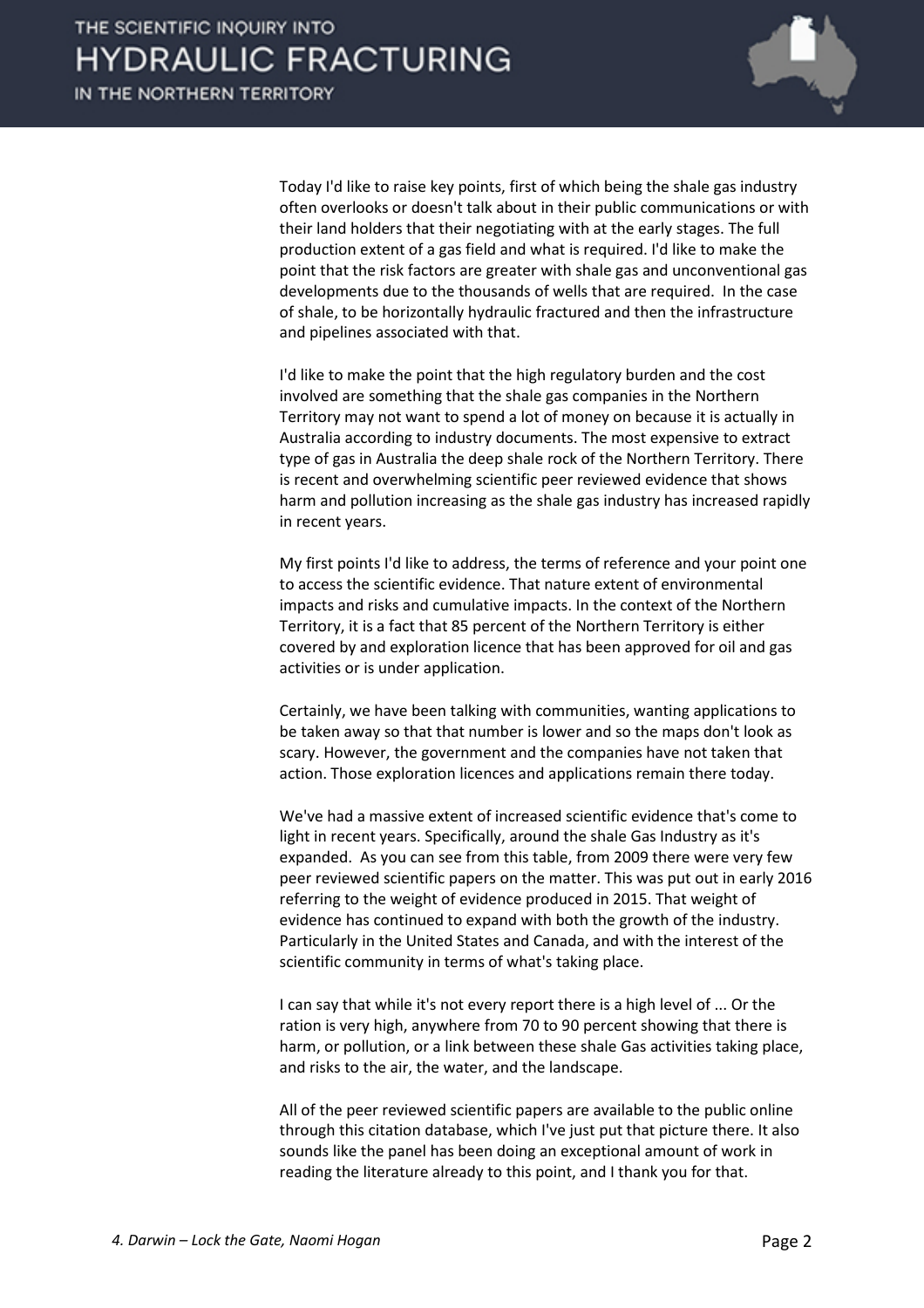

That's just a slide that talks to some of the ... It's an international slide, talking to some of the impacts that people are concerned about when we talk about the shale oil and gas industry. Again mostly from the United States. That's just a diagram of some of the things there.

I think one of the key points that's been made time and time again is that the shale gas industry here will be different. There'll be less pads. It won't be as invasive as coalescing gas, for example. From the work that I've done talking to people from the United States, looking at the photographs that are available of recent shale gas developments, and looking at google maps and satellite data, it does appear that the landscape impacts due persist through recent years.

I've just put some diagrams up here. This shows the shale gas fields of the United States and Canada. The pink there is from space. That's the flaring that goes with these gas industry and the shale gas there. Just to give you an idea of where those deposits are, and particularly the Marcellus and the Eagle Ford Shale, have been researched quite a lot.

This is a diagram showing the difference between 1984 with conventional gas drilling and occasional fracking that had been taking place in this field, and then the higher density in 2011 from the unconventional fracking, with more pads required.

This is just a photograph of what happens with shale gas in the United States and that's an aerial photograph from Texas from a shale gas field. It's really interesting to go on Google Maps or Google Earth and you can go down to the shale gas regions and have a look.

As was mentioned previously, many of these were conventional fields before they became unconventional. You have to be careful not to look at everything and say "That's shale". You need find out where the more recent drillings have occurred and what well spacing was used in those instances.

These are some photos from Pennsylvania. A local there that was quite frustrated and got up in a plane and made these slides to point to the number of landscape impacts that they were experiencing in their community with thousands of wells, and associated processing plants, and infrastructure through their communities ... And the flaring there.

As recently as 2013, the Australian Council of Learned Academies has put out a report for the Northern Territory context. This looked at the ... This table is referred to by people I've heard throughout the inquire already talking about the tens of thousands of wells required here in the Northern Territory.

This is where they're getting that information from. It's a report put out by FrogTech under the ocular body and they talked to well spacing every 800 metres. Now we've heard from the shale gas companies with potentially new technology that won't be necessary, but certainly we're basing this on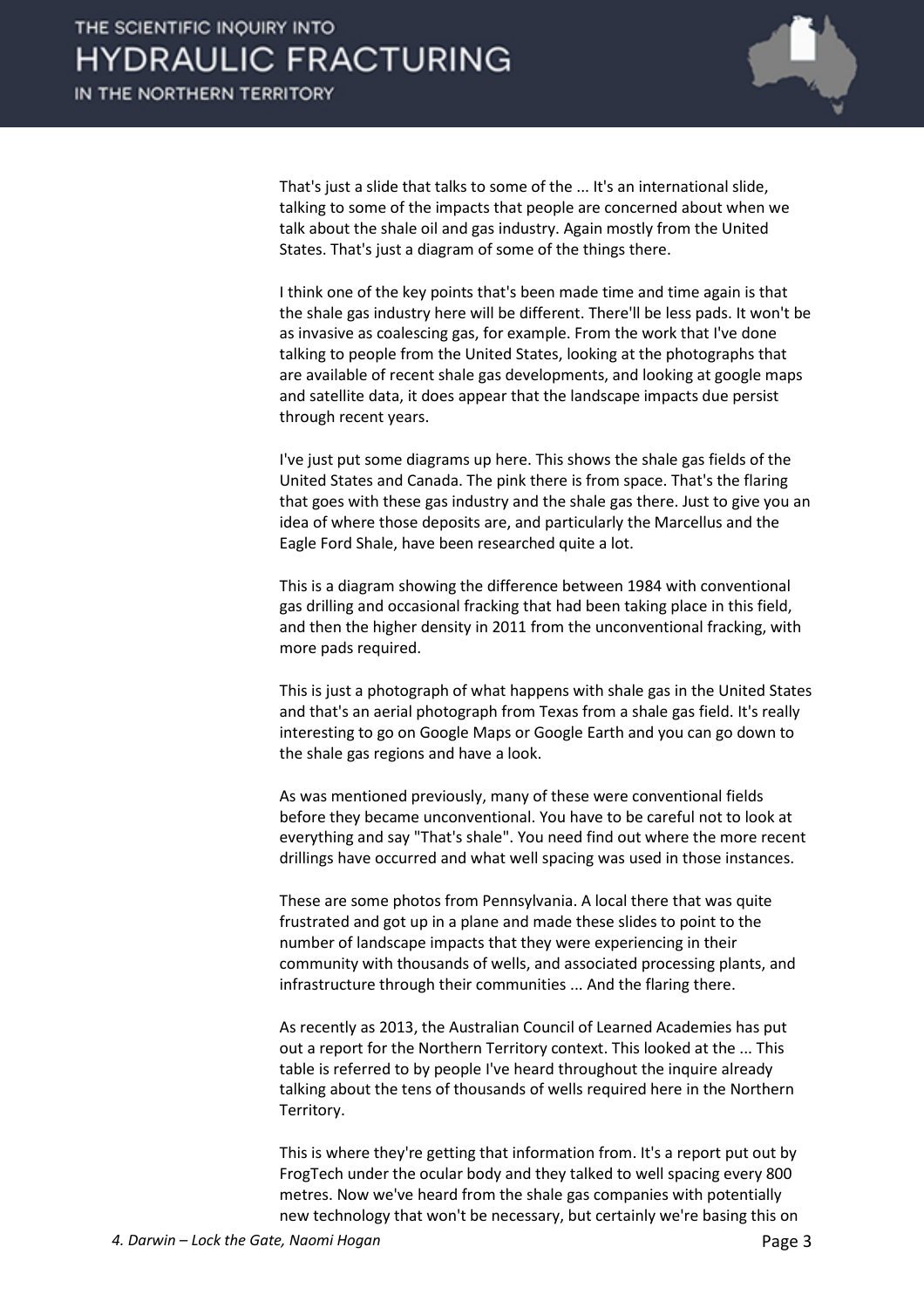

the most recent 2013 report that points to areas, particularly say the Amadeus Basin for shale gas requiring over 12,000 wells.

I'm not saying that this will happen, but this the latest or evidence that the community has to go from. From various deemed scientists here in Australia.

This a sematic put out by industry around this idea that has been spoken about. They call it the Octopus Method, but basically we can go from one pad and drill numerous ways. I think it's useful to look at what the industry's putting out in terms of what that might look like underground. I guess I would just like to point to the fact that if that is in case viable, we haven't seen it elsewhere yet. If that was the method to go forward for the Northern Territory, we would certainly need to do a lot of work to understand the risk of those multiple wells, going out of different directions, multiple pads, oh sorry, wells on pads, and how big those pads would need to be. But also that each one of those horizontal fracks would still need to be serviced with a high level of water, trucks, chemicals, sand, etc.

Again looking at industry to learn more about this idea of well integrity. This is from a 2003 Schlumberger report, they are one of the main oil and gas drillers, have been for a very long time. Their reports are interesting because they sort of just say it how it is. 2003 is obviously prior to the shale boom in the United States, and perhaps prior to when this information hasn't been as publicly available.

As you can see, even after a flawless cement job, the cement can still be damaged by the routine operation of a well. Mechanical properties of casing and cement vary over time. Differential expansion and contraction due to temperature, pressure, or vibration can cause the bond between casing and cement to fail.

The same report has some interesting diagrams, basically talking through what that looks like. They talk about gas migration or annual of flow. They say that annual of flow and sustained casing pressure are significant problems effecting wells in many hydrocarbon producing regions of the world. That would have been in relation mostly to conventional reserves, but I think that it's worth noting that there are concerns expressed by the industry.

As we've heard from the industry, they've been drilling and fracking since the 1940's, for example. These concerns around cement casing have been going on for a long time. I have great respect for engineers and for technology that tries to improve these practices. However, it is an ongoing problem that is still, was in 2003, and has been continuing through a long industry of operation.

These picture just sort of demonstrate why suddenly there is more community concern with that shale gas boom in the United States post about 2009. We're seeing shale gas wells come a lot closer to families, to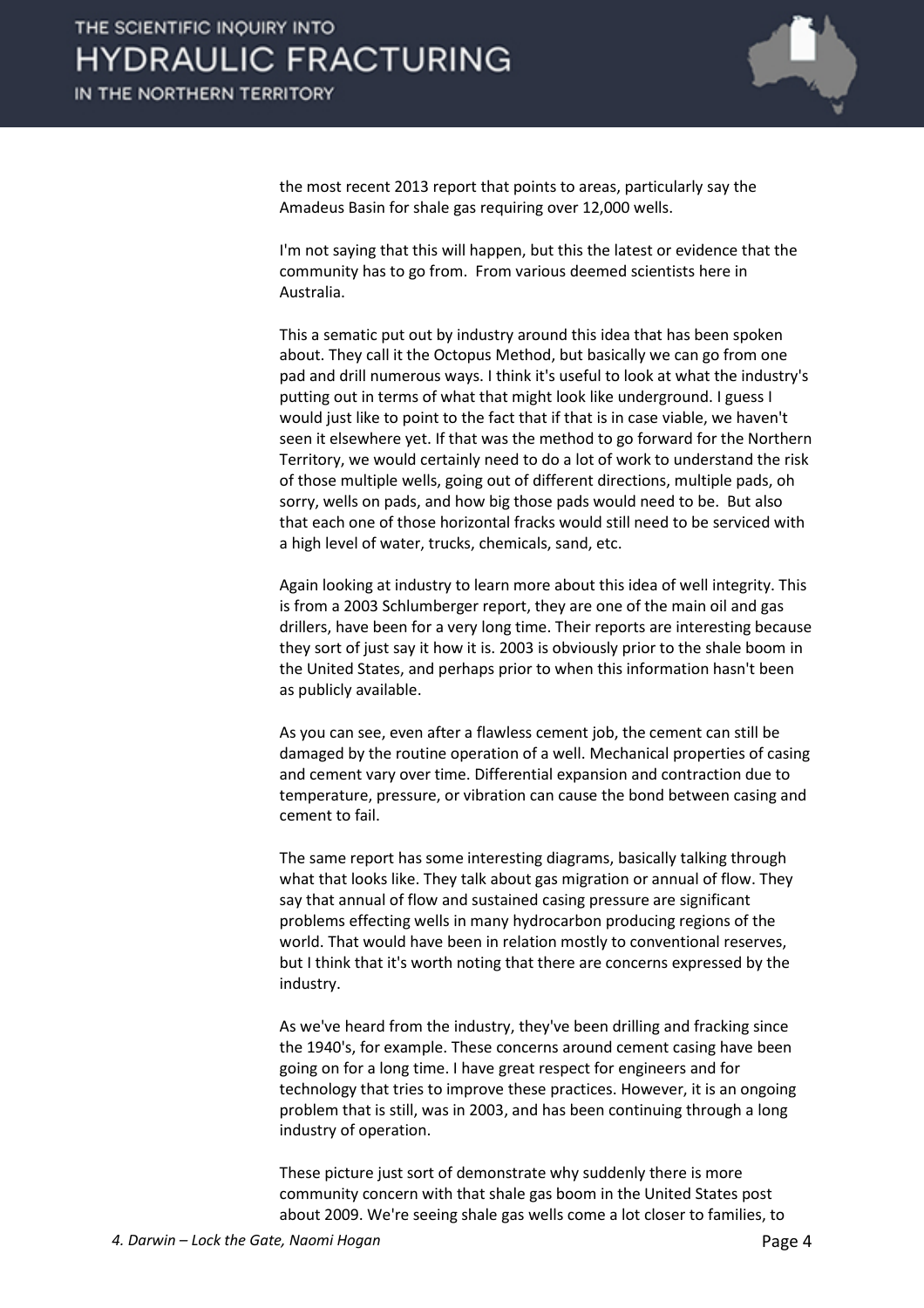

homes, and to children. Which is why we're learning a lot more and people are doing a lot more research because there are so many more wells that are impacting on so many more communities.

To go to the paper that was put out by the panel, the background and issues paper. I just wanted to speak to this diagram, because I think there is probably some room for improvement. This was a 2009 industry report as you've said there pointing to the chemical use in hydraulic fracturing. Noting that it's about point five percent chemical additives.

I think what would perhaps be better for the next round is to use peer reviewed science of a more recent report. This one comes from one in 2014, from the United States, that looked through all the data and peer reviewed science on chemicals used in hydraulic fracturing to date. I'll just read that first paragraph.

Uses fracturing fluids that contain organic and inorganic chemicals known to be health damaging. Fracturing fluids can move through the environment and come into contact with humans in a number of ways. Including surface leaks, spills, releases from holding tanks, poor well construction, leaks, and accidents during transportation of fluids, flow back, and produce water to and from the well pad, and runoff during blowouts, storms, and flooding events. Further the mixing of these compounds under conditions of high pressure and often heat my synergistically create additional potential toxic compounds. Compounds found in these mixtures may pose risks to the environment and to public health through numerous environmental pathways including water, air, and soil.

That's based more on the more recent peer reviewed science. This also came out just in the last few months. It's a 2017 study. They just looked at four different shale producing areas in the United States, so not all of them, but looks to map the spills and discharges from well sites and shale frack sights. Now in response to this peer review paper, the industry did say that most of these spills were contained on the pads, and that is the case.

However, in this map of ... Interactive online tool that you can also use, but I clicked down to just show the spills where water had been impacted. It wasn't just contained and cleaned up by the industry, which of course, they try and do at every occasion. This maps where there was a measurement of local water being impacted.

Another interesting report that's come out in the last few months is, the complaints data from Pennsylvania that was provided to the Department of Environment, has been made publicly available through threat of information and other journalists requests. I think it's interesting, I'm not saying that this in itself is peer reviewed by any means or proves anything, but it talks more to community concern and why there has been this level of concern around the shale gas fracking industry.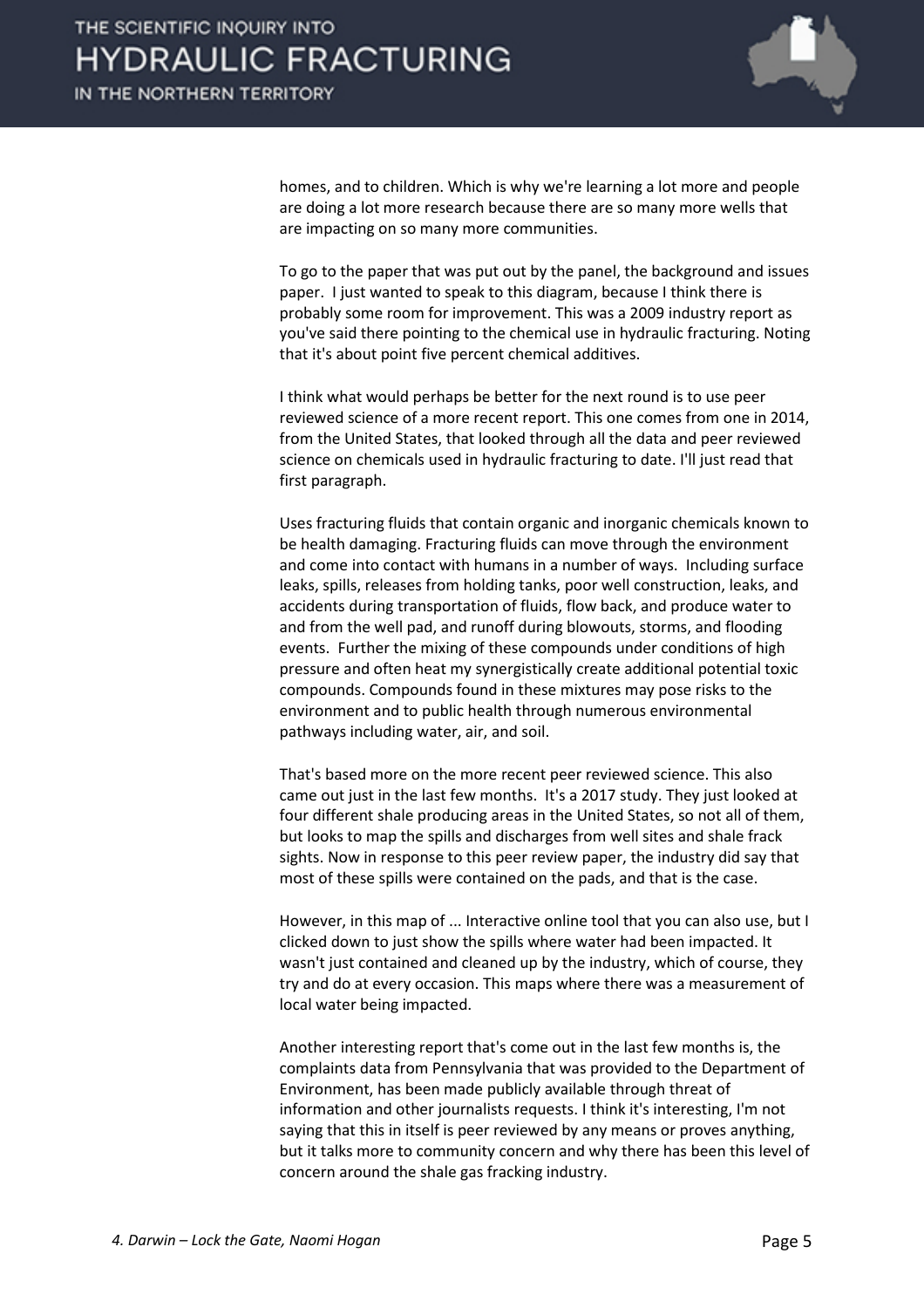

This measures complaints in regards to fracking between 2004 and 2016. The level, the number of fracking wells was just over 10,000 across those three districts. The number of water complaints that happened in those districts was 4,100. Water wells being impacted, it was 41% of complaints, was in relation to water wells being impacted by fracking. Total complaints was over 9,400 complaints by local residents that could have been in relation to noise, interference, other things.

I just wanted to put that up there to give an understanding of why there has been so much interest in this and to point to the fact that whether or not these communities were able to get compensation from the companies. We know that many communities now have their water trucked in or are able to go to a new watering point to access water. We've heard from Queensland through our Lock the Gate Network that there are local churches that are delivering water to people that have had their water impacted after the gas industry has been in their area. We know these things are happening and it's only now that the science is starting to catch up and actually report that peer reviewed evidence of water contamination.

In regards to chemical use, we can also look as I originally said, they've provided the details of their fracking operation at Beetaloo and the chemicals that they were going to use. They've said here, and I won't read it out, but it's available through their EIS that they provided to the government. Then the government put up on the website, which wasn't the way that it was done previously, but the new government said that it would be publicly available, which is where I got this. They use about one percent chemical use for their wells there.

They've listed them here as two options. One being if they use slick water stimulation fluid, and they've listed them there in the tables. I've just taken this out. Or one could be that they were going to use cross linked gel stimulation fluid. They've said that this is an approximate and that they were going to provide the exact details to the government before they went ahead because you need to slightly vary the mixture depending on the shale and the resource that you find. I thought it was just important to mention that, but also important to have a look then and see what was on that list and what do we know about them.

One example is that they're using fumaric acid, which potential acute health effects are known. In terms of being hazardous in case of eye contact or ingestion. Slightly hazardous in case of skin contact or inhalation. We know that the substance is toxic to lungs, mucus membranes, and that repeated prolonged exposure to the substance can produce target organ damage. They're also using siloxanes there, which are potentially persistent organic pollutants. Meaning they are persistent bio accumulative and possibly capable of long range transport.

It's also worth noting that many of the chemicals there and used in fracking in general have not been released for their health impacts to humans from NICNAS. That investigation was called from Queensland coal seam gas. The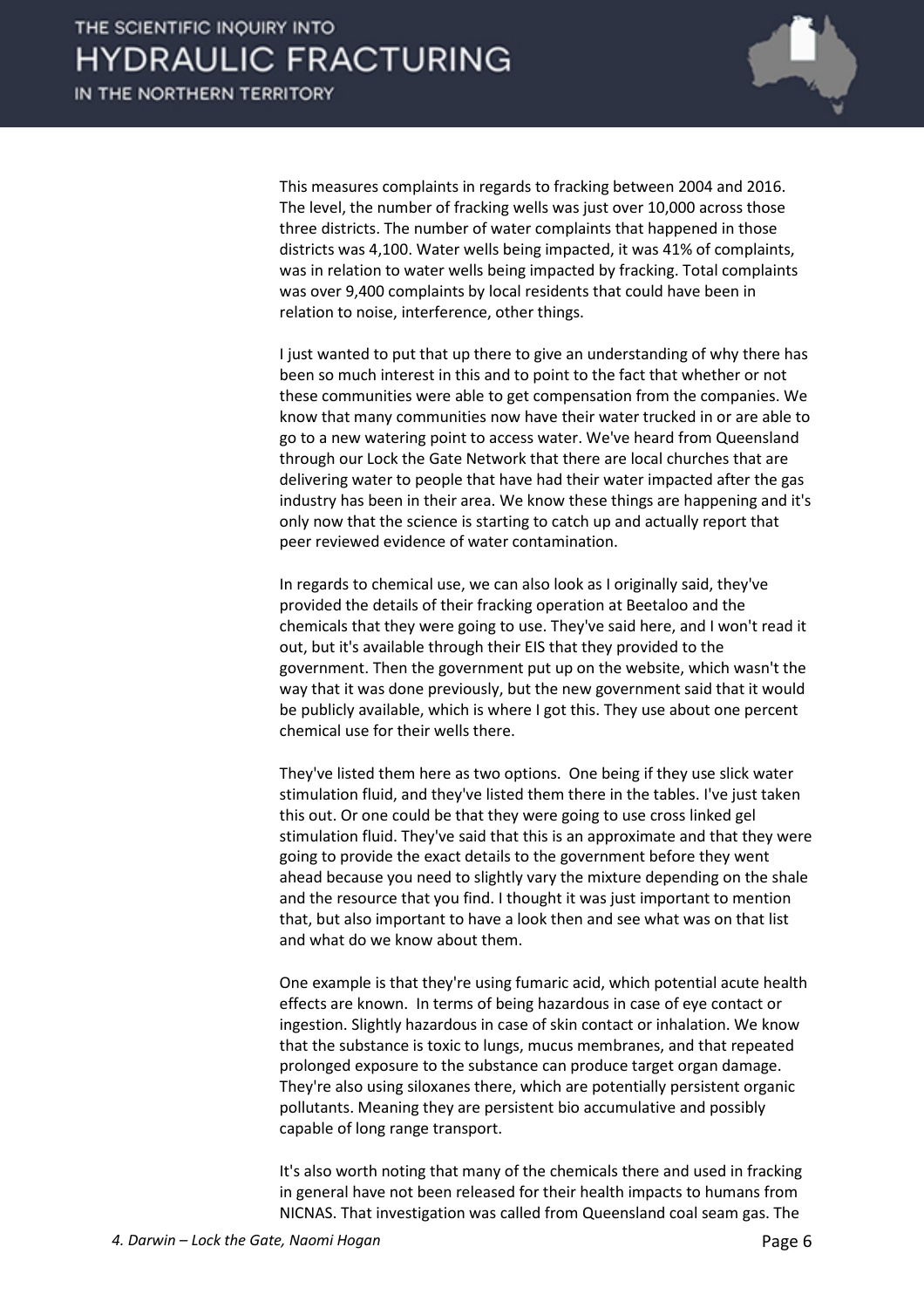

federal government is yet to report back on what the health impacts of all of the chemicals used are for human health and also what mixing those chemicals together might do to them. As we've heard from the U.S. studies, what mixing them under heat and pressure might do to them in terms of when they're brought up to the surface as flow back fluid.

Certainly there are reports available online that you can research around health impacts to workers, from either the chemicals, and also from the dust and sand that is used in terms of health impacts there for respiratory problems and otherwise.

The second terms of reference point that I wanted to speak to is around this question of whether or not we need based line surveys to be able to make a decision about whether these impacts are acceptable or not for our Northern Territory context.

The first one is based on surface water and ground water studies. I would certainly argue that these are very important and I've heard throughout this consultation so far that it is being raised as an issue. Certainly we need to learn more about ground water dependent ecosystems and what impacts de watering would have on them and certainly water allocations and natural flows. It's a big issue here in the Territory and so we would want to know how much water is there, how much water is being allocated to existing industries, and how much is available to the shale gas industry. Also intentionally this question of what quality of water can be used in shale gas. We've heard differing reports. Certainly it seems that better quality water is preferable to mix with the other frack fluids and compounds, but it would be good to get more clarity on that.

The other one that's mentioned there is this idea of base line fugitive emissions data. I've put a table here that talks to the measurement of emissions and methane emissions from gas fields, in mostly the United States. I think it's a very, very important issue, goes to fugitive emissions, goes to how much it would cost and where the gas companies could afford to pay if there was a carbon price. Also displays there the level difference between different measurements in terms of how much is leaking.

Certainly in Australia we've heard that the limited amount of studies that have been measuring for fugitive emissions have only measured at the wellhead and haven't been measuring all the associated infrastructure that goes with the shale gas or unconventional gas industry. Certainly those Texas shale gas fields, that's from the Eagle Ford shale, and that was a report done by the American Geophysical Union in 2014.

In the Bakken shale, which is found in North Dakota and Canada, and also the Eagle Ford shale in Texas, shale gas production areas were found to be ten percent and nine percent of production respectively based on satellite data. They were finding from satellites, there was about that much methane as a percentage of total production being lost to fugitive emissions.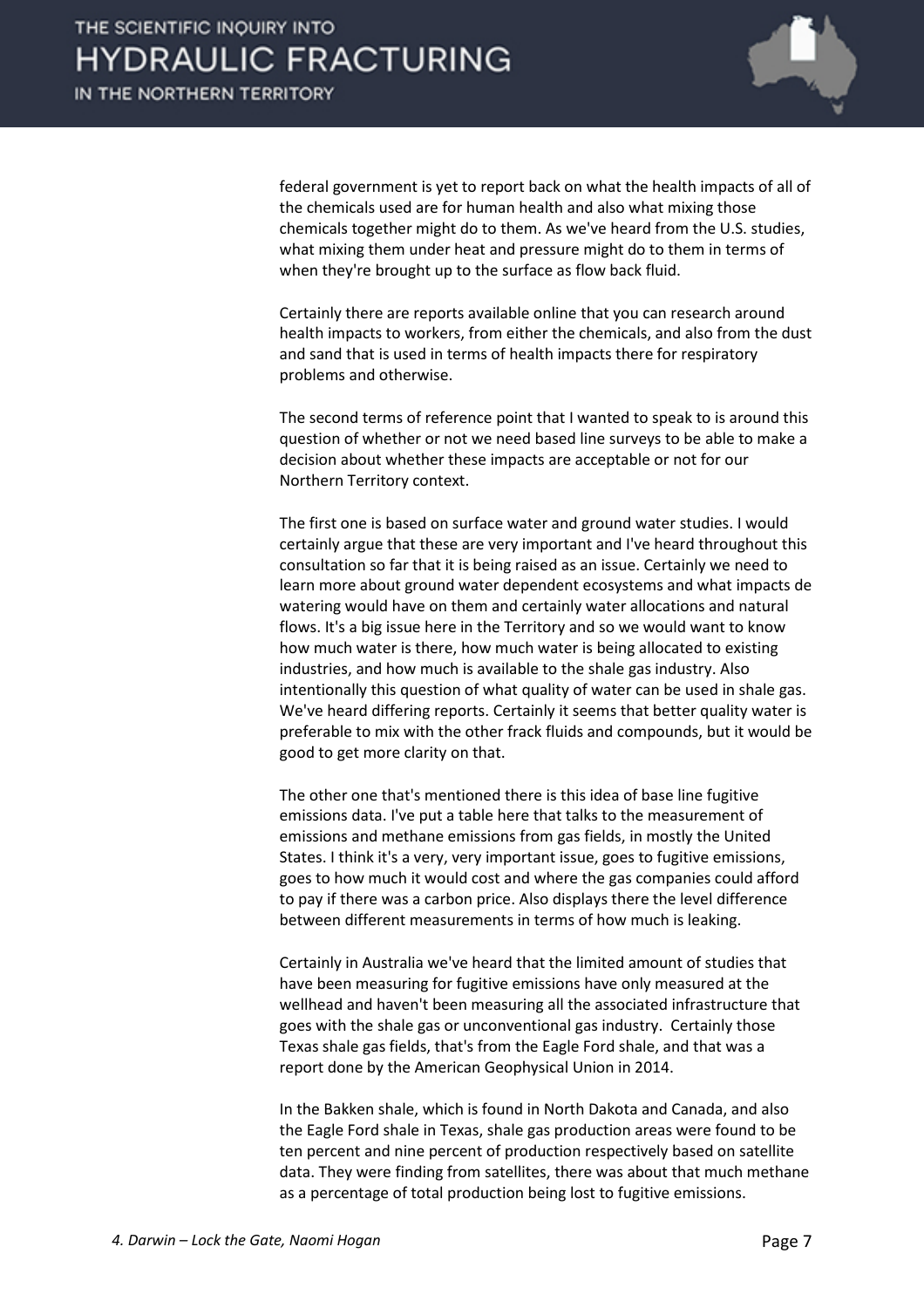

We certainly need more base line data to be able to prove for sure that those leaks and that methane is all coming from the shale gas activity. Which is why I think it would be absolutely important to do that work before any drilling or fracking was occurring and before exploration was taking place, so that we could absolutely clearly measure that. The little point on the right there is just that currently the Australian Government says that fugitive emissions from gas fields are point five percent. That's not based on actually measuring it and it certainly doesn't seem to based on the evidence coming out from actual shale gas fields measured around the world.

The other point for the terms of reference is geological and fault line mapping. This is coming out increasingly as a big issue. Understanding where fault lines are and how high pressure hydraulic fracturing would impact on those potential faults, and whether or not earthquake risks would take place. I've just included some data there in terms of the measurements of earthquakes in Oklahoma, which is an oil and gas rich area, where they have been undertaking hydraulic fracturing. Importantly also undertaking what is proposed potentially here in the Northern Territory, which is that waste fluid re injection into aquifers. Which various previewed scientific papers have shown are linked to increasing in earthquakes. Important for us to know in the NT where the big fault lines, where are areas that potentially aren't appropriate to put these sorts of activities.

Certainly based line health assessments is the final one. This is incredibly important and hasn't been done. It needs to be done both in terms of air quality, but also in terms of the robustness of that community because of the social impacts of these gas field developments and related infrastructure and work camps. We know that typically these gas fields are put in areas of very low socioeconomic demographics. That's certainly been the case of some communities in Queensland, communities like Tara.

People that perhaps, we need to know more about their base line health, but also people that aren't necessarily able to access a level of education that we've been afforded. In terms of understanding more about the risks. Going back to that issue, it also comes to in terms of signing access agreements. We're privileged to be able to look at the signs to understand a full production shale gas field, and what that might entail, whether it be for water or local help. Many communities that are on the front line of these negotiating tables with the gas industry, when they send them out, don't have that background, don't have that expertise, don't have that level of engagement with the scientific community, the legal community, and so aren't afforded a full range of information. Certainly they wouldn't be given a presentation like I'm giving you now that talks through some of the risks that have been found in peer reviewed literature.

To the question of the environmental risk and what is acceptable to the Northern Territory, I would advise that's something that needs to be worked through this year obviously. One that is perhaps for the community to also help define. These are the people that will need to live in a gas field, or have a local tourism or cattle station industry. As we've heard, the gas industry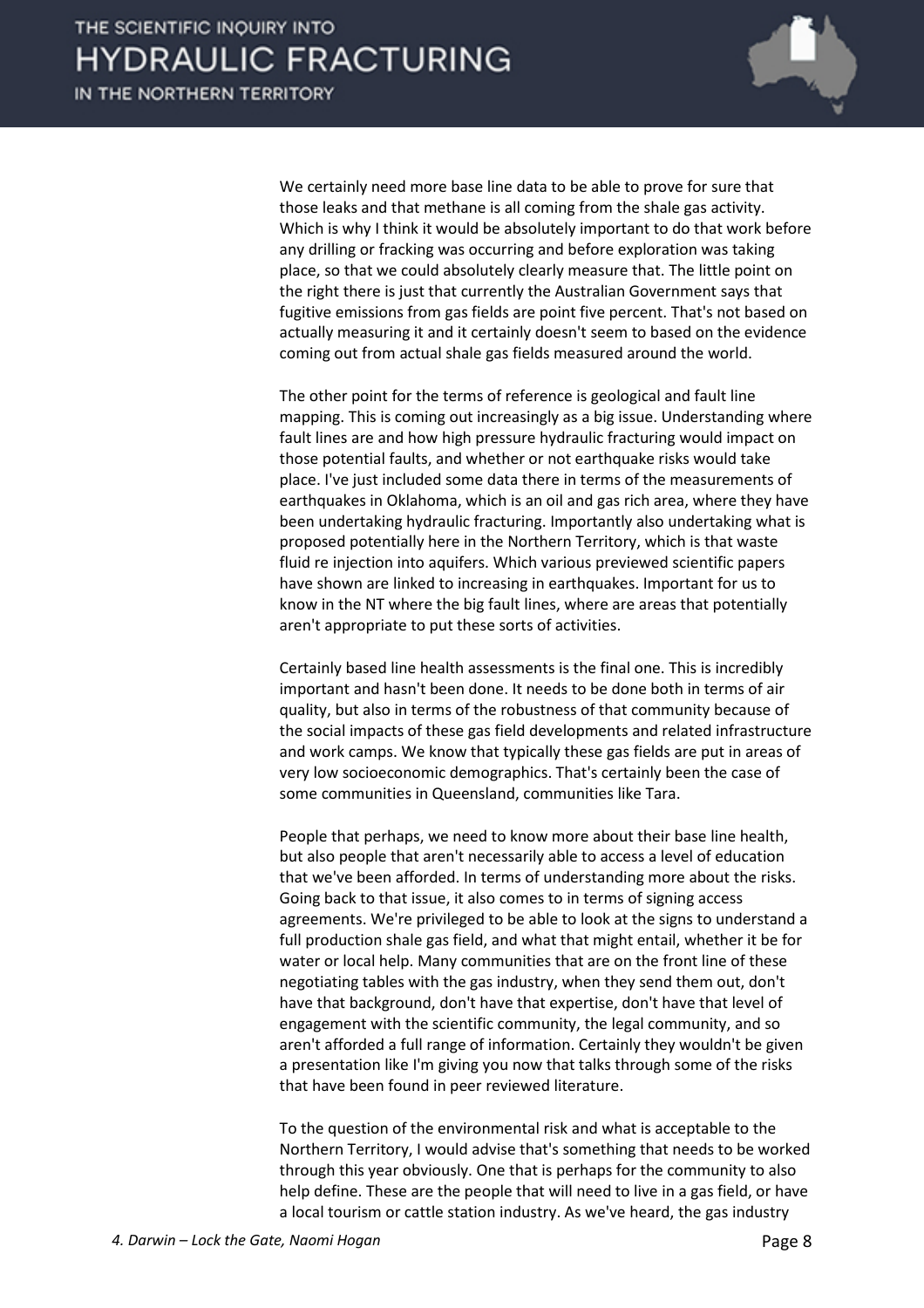

doesn't support a veto right. It doesn't support people being able to say no to it occurring on their property, which means that they only have to right to say yes.

That is something that we have a differing of opinion, but mostly our opinion is, there needs to be full conversations with local community members and they need to help define what is acceptable or not.

I'll just flick a couple more slides and I'm at red now. [crosstalk 00:27:09] One more slide. So, again this is coal seam gas, we know it's different geologically, but some of the industry impacts on the surface are similar. This was a study done by the University of Queensland, it just went out and interviewed people that were actually living in these gas field regions. It found that agriculture and local business, when they were interviewed with these university researchers, reported that every aspect of their financial human built social and natural capital was worse off after unconventional gas was in their community. I would commend this report to you. I'll be putting forward a written

submission with all of the references that I have provided here today. Interestingly, one thing that we're told a lot from the gas industry is that they will help build roads and help with infrastructure. But interestingly in this case, even the mining and gas workers reported that built capital was worse after the unconventional gas had been in that community. Certainly as did every other sector. I'll leave it there and we'll be able to report more in the written submission.

Hon. Justice Rachel Pepper: Thank you very much. Will you be making your slides available as well?

Naomi Hogan: Yeah, absolutely.

Hon. Justice

Rachel Pepper: Thank you very much. I'll open it up to questions from the panel. ... Yes, Professor Priestly.

- Prof. Brian Priestly: Thank you very much. That was a very well researched presentation and I think that the references that you've provided will expand quite nicely on some of the things that we'll need to look at. I'm still puzzled by this apparently conflicting evidence about the number of wells and some that are associated with this industry. You showed photographs of what happens in the United States and that seems to be very distinctly different to what we've been told would be the situation here. Are you able to, I don't know whether you can elaborate on that, but respond to that apparent conflict?
- Naomi Hogan: I think it is a real conflict. I think that technology is emerging as we heard from Professor Flaud as well in terms of the directional drilling that they are now able to achieve and how far. But the question is ... Is it tested? Has it been shown to be safe over time? We need to look to examples that are in the recent history of drilling. Certainly that has still been the case that they do require multiple pads and multiple infrastructure on the surface, which does have a large surface impact. Even if it's a small percentage of land, it's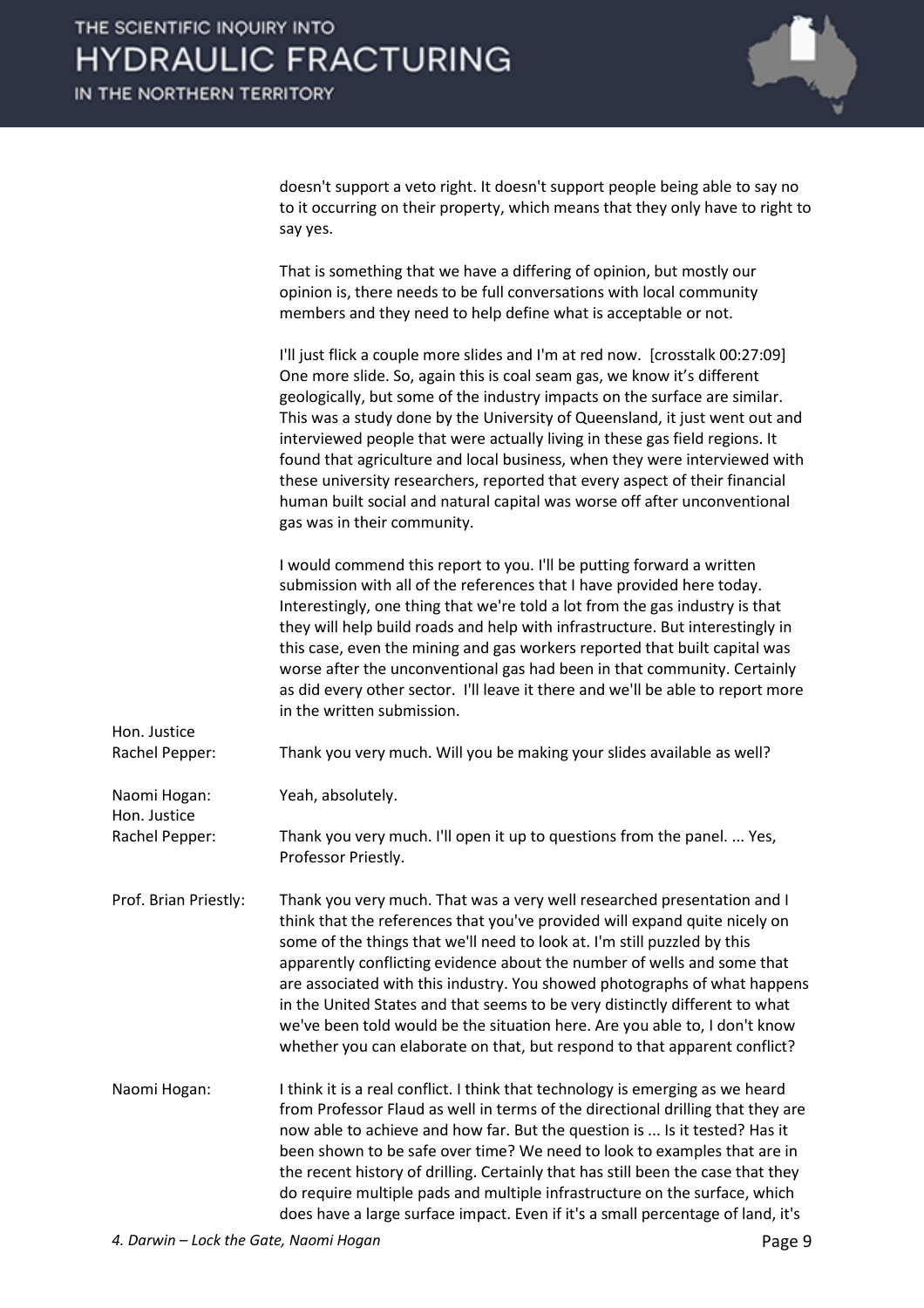

still for tens of thousands kilometres a grid that needs to be accessed for gas development.

I agree it's an important question and I'd certainly like to see more information from the gas industry on what they do expect a production field would look like. I would suggest that they would probably have an idea of that. Even at the exploration phase, some idea of what seams they would be targeting or shale that they would be targeting, and what level of wells, whether it be large pads that are serviced with multiple underground hydraulic horizontal fractures.

We'd need more information up front. I would suggest that we need more information at the earliest stage, whether it be for traditional owners, or for land owners, or land holders to be able to make a more informed decision. Because at the moment, we're hearing from people that have had it on their land, that they're not told about the full extent of production, and how many wells that would involve, whether they be in one pad, seven pad. We've heard anecdotal evidence that people have been told there will be hundreds of wells on their property, but not explained where, or what the impact would be.

I think absolutely we need a more public discuss on that and we need, and I'm not sure about the commercial and confidence issue here, but I think that we need to be able to see over that. To be able to see the maps of what is the grid that they are looking to target. We know those maps exist from Queensland, where farmers found out later after they had signed access agreements. That they then were able to see all this industry guide turned up with a map that showed all of these points on my property. I've never seen this map before and the company had known the map of where they were going to go and indeed did.

- Rachel Pepper: Of course, it's very important for aboriginal peoples under the Aboriginal Land Rights Act because the consent once it's given up front to the exploration stage then travels through the entirety of the production stage. If that information is not provided in a transparent manner, then I think it leads to all sorts of disadvantage. Professor Hart.
- Prof. Barry Hart AM: Could I ask you what's Closed the Gates stands on the potential for no go zones?
- Naomi Hogan: Lock the Gate has a strong position that no go zones are a very important thing to have. It builds on this idea, not just a veto right for land holders, but also that we look to aquifer systems. We look to natural flows in the environment and we make sure that critical water supplies in other areas are no go zones. That we look to geological areas where the faults make it look like a complex geological region that might not be safe, that they become no go zones. We really look to science to understand better. We also look to communities to find out more about what their vision for their community is, whether or not that includes a shale gas development there.

Hon. Justice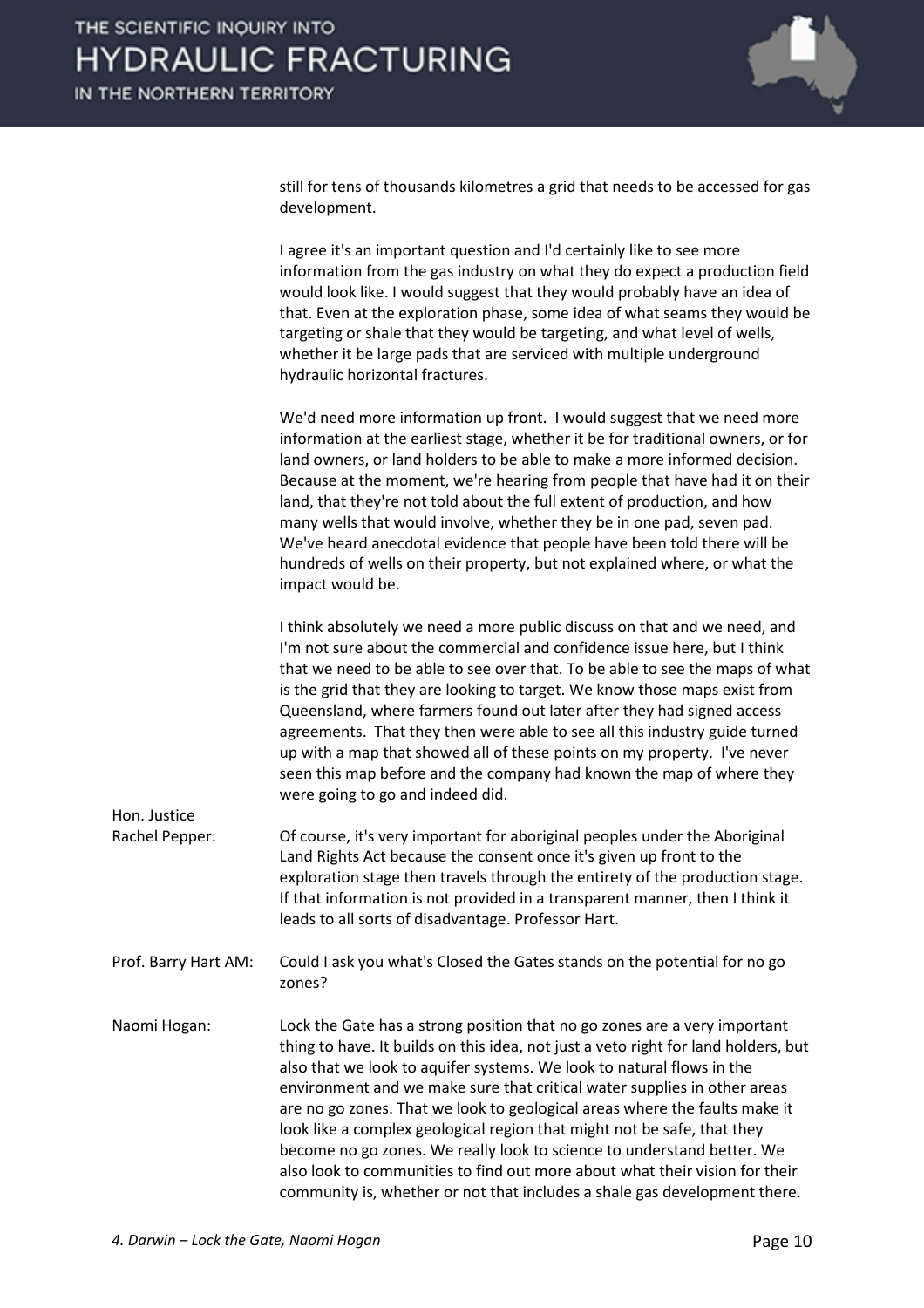

What that would look like or whether they, in fact, want to be able to be a no go zone.

Certainly for communities due to the health evidence, we think that any community living areas should be off limits with large buffer zones. To ensure these particular air emissions, but also the higher level of spills around sites can be kept out of areas where people are living, working, or accessing water for them or their stock.

Hon. Justice Rachel Pepper: Yeah. Ms. Coram.

Ms. Jane Coram: Ms. Hogan, thank you for your submission. You've given a lot of evidence based on American gas fields and I'm just wondering, admittedly they're the only example you have to work with, but have you made any analysis of how analogous they are to the Australian setting? In terms of geology, production methods, environmental regulation, population density, infrastructure, because looking at the slide it looks a very different landscape to the ones we're gonna be dealing with here.

Naomi Hogan: Absolutely. It is a different landscape and those are the sorts of scientific research developments that we need to see and that we haven't seen to date. At the moment we're looking to the United States because that's where they have developed shale. We need comparisons on what were the depths, what are the differences. Overwhelmingly though, the same companies that have operated in the United States, whether it be Halliburton or Schlumberger, are the same ones that are operating here as part of either the coal seam gas industry or the proposed shale gas Industry. We can expect that many of the industry practises, the engineering, and the sorts of practises would be very similar.

> The regulatory systems are very different across the United States and Canada, state by state. Some have better regulations than others, but all of them have been playing catch up with the industry in terms of having to periodically improve or try to improve regulation based on an industry that wasn't well regulated initially. Based on an industry that had no base line data available and one that started very quickly. Boomed, and has now busted in many areas as well that have been promised a lot and the companies have now left.

One further point on that would be that we don't have a production or commercial scale shale gas industry anywhere in Australia.

Hon. Justice Rachel Pepper: Yes, it will be Dr. Jones and then I'll come back to you Dr. Beck. Yes Dr. Jones.

Dr. David Jones: One question is about one of the points on one of your slides, which is quite an important one where it stated, and I think I captured this correctly, it was a high regulatory burden is not in the shale gas industries interest due to the high cost of shale gas production in the NT Are you prepared to elaborate on that?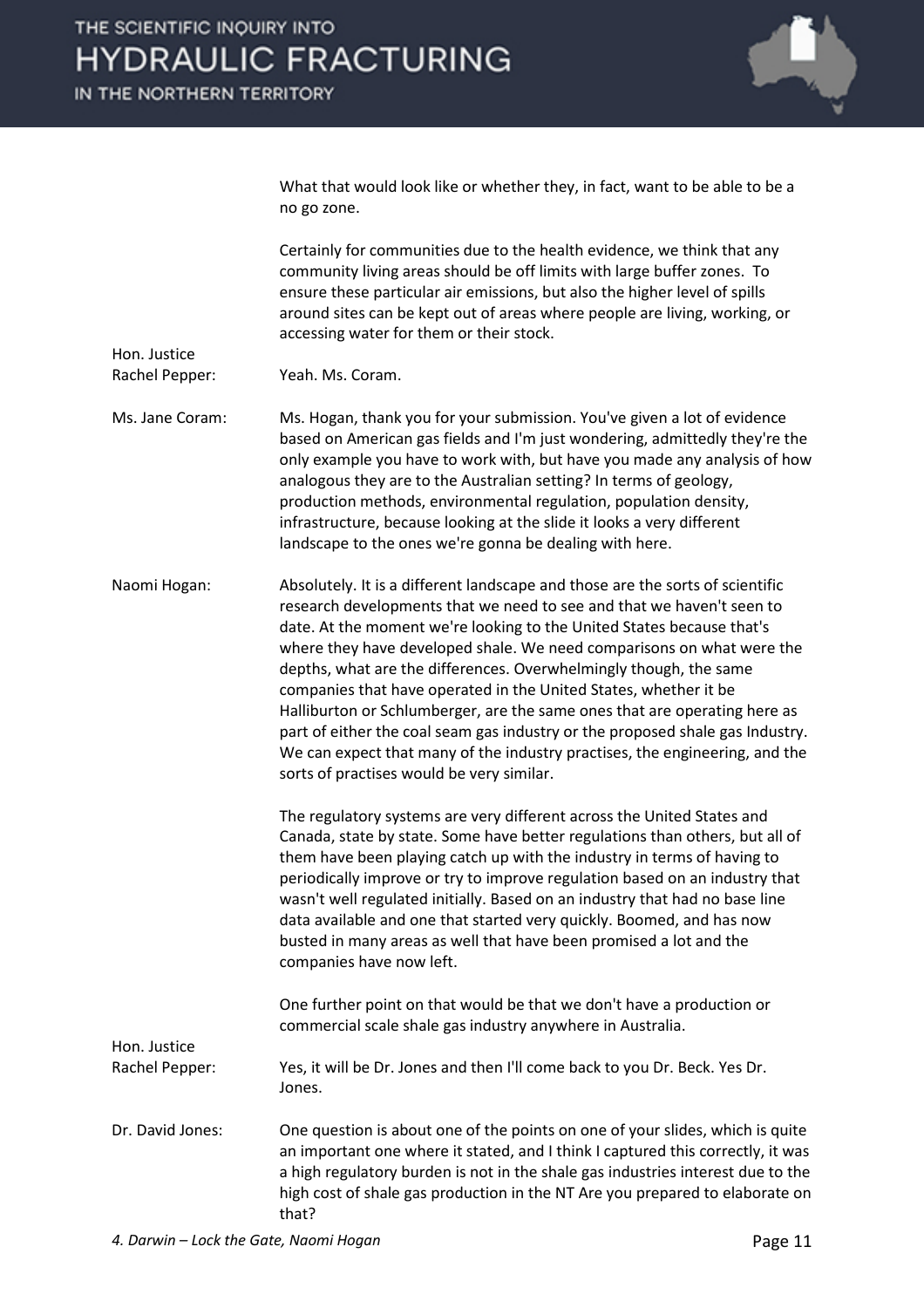# THE SCIENTIFIC INQUIRY INTO **HYDRAULIC FRACTURING**

IN THE NORTHERN TERRITORY



| Naomi Hogan:                   | I am. This is a slide here put out late last year. It was a meeting of gas<br>industry people and government in South Australia that were talking about<br>the reserves available in Australia. Here you can see that the Cooper<br>Conventional Gas is one of the cheapest available gas resources in terms of<br>the cost of extraction.                                                                                                                                                                                                                                                                                                                                                                                                                                                                                                 |
|--------------------------------|--------------------------------------------------------------------------------------------------------------------------------------------------------------------------------------------------------------------------------------------------------------------------------------------------------------------------------------------------------------------------------------------------------------------------------------------------------------------------------------------------------------------------------------------------------------------------------------------------------------------------------------------------------------------------------------------------------------------------------------------------------------------------------------------------------------------------------------------|
|                                | I think this is a really important point. It maps various onshore gas fields<br>across Australia. As you can see on the far right, NT Gas is there at seven<br>dollars fifty as the most expensive to extract gas reserve in Australia that<br>they are mapping. They also note with the three stars there. That black tip<br>field, which is offshore, is expected to have a range of about six dollars a<br>gigajoule, whereas seven dollars fifty is the higher cost on conventional<br>plays.                                                                                                                                                                                                                                                                                                                                          |
|                                | The reason I think that's important is because there's a concern that it's<br>already going to be marginal industry in terms of the profits, which comes<br>back to taxation, comes back to potential royalties, but also comes back to<br>the level of cost burden that companies are willing to take in terms of<br>regulation. Whether or not they can afford the highest quality regulation<br>that, to be honest, we haven't necessarily seen. Certainly not in the United<br>States with some of the problems that have evolved. Whether or not those<br>companies can afford that with the very expensive technology of deep shale<br>hydraulic horizontal fracturing. Potentially needing the octopus going out<br>which we don't know the cost of that, but these are industries our own<br>documents pointing to that high cost. |
| Dr. David Jones:               | Just taking a little bit  on that previous submission talked about<br>Australia assets in the event the quality cycle went the other way and what<br>you're leading to is that this might be a marginal industry in the sense of<br>economics and that there could be a higher risk of legacy issue.                                                                                                                                                                                                                                                                                                                                                                                                                                                                                                                                       |
| Naomi Hogan:                   | Absolutely, I'm used to  I've seen that in the United States when the oil<br>price went down. Many companies went bankrupt and Bloomberg were<br>reporting that it was easier for these companies to go bankrupt and then<br>restart now that the oil prices creeped up again, and have been able to leave<br>behind all of the legacy issues and other issues that they had in regards to<br>their previous company because they were simply able to declare<br>bankruptcy. These are live situations playing out now that would need to be<br>taken into consideration.                                                                                                                                                                                                                                                                  |
| Hon. Justice<br>Rachel Pepper: | Yes, thank you. Dr. Beck.                                                                                                                                                                                                                                                                                                                                                                                                                                                                                                                                                                                                                                                                                                                                                                                                                  |
| Dr. Vaughan Beck:              | Yes, thank you. You had articulated very clearly a number of issues and a<br>number of concerns and I think what you were doing through the<br>presentation was calling for clearer information to be made available. You<br>also said that there were potential no go zones and you included geological<br>fault areas and so forth. So going into the future, can you see circumstances<br>where by if this information was provided that there could be a case made<br>for development to occur in the Northern Territory?                                                                                                                                                                                                                                                                                                              |